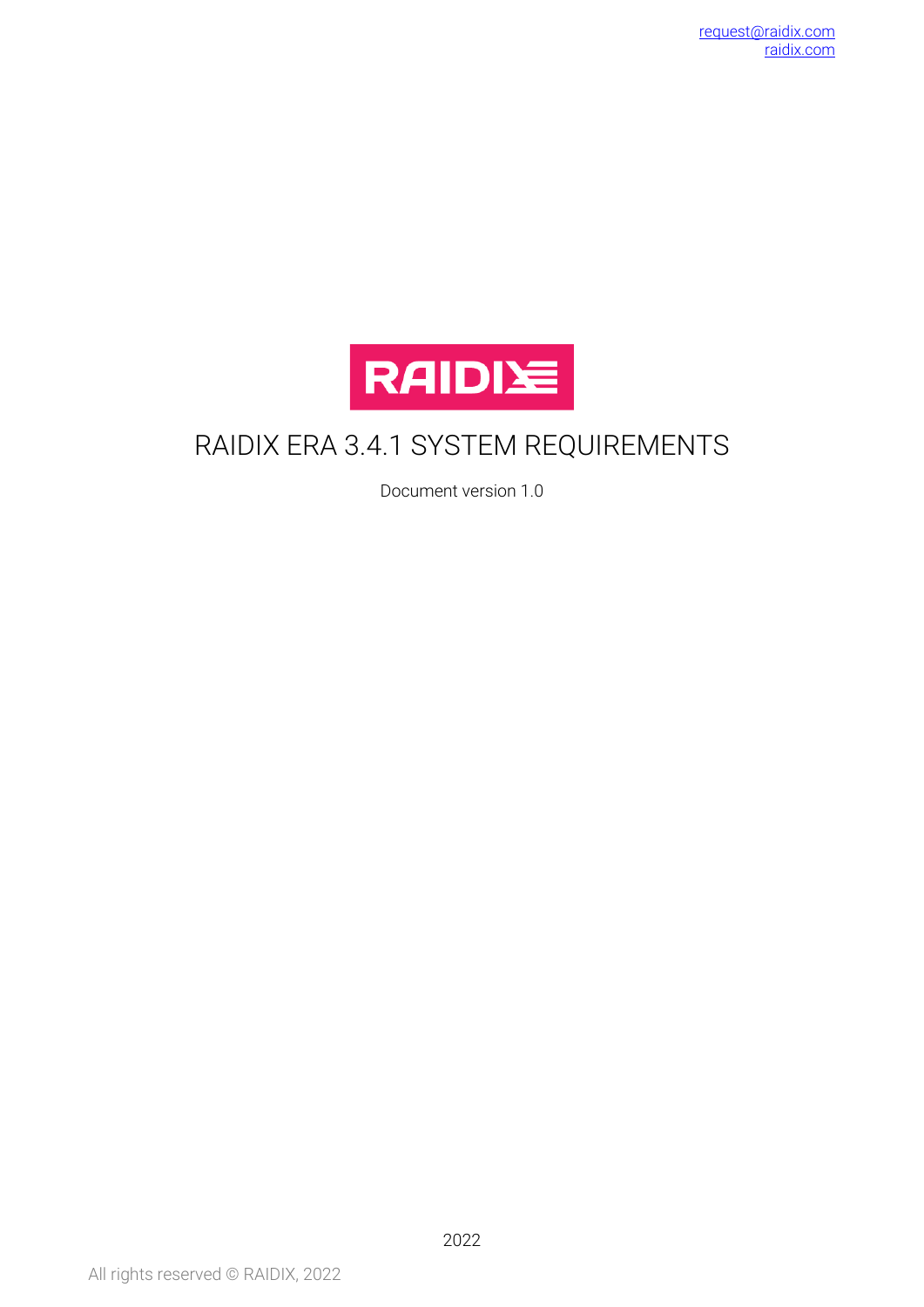

## DOCUMENT PURPOSE

This document contains information on hardware and software components compatible with RAIDIX ERA 3.4.1 and consists of two sections:

- Hardware requirements.
- Software requirements.

# HARDWARE REQUIREMENTS

| Component | Requirements  |
|-----------|---------------|
| Processor | AVX support   |
| RAM       | Minimum 8 GiB |

#### SOFTWARE REQUIREMENTS

<span id="page-1-0"></span>

| Software component            | Requirements                                                                                     |
|-------------------------------|--------------------------------------------------------------------------------------------------|
| Operating System <sup>1</sup> | RHEL/CentOS 7.8;<br>$\bullet$                                                                    |
| (Distribution)                | RHEL/CentOS 7.9;<br>$\bullet$                                                                    |
|                               | RHEL/CentOS 8.4;<br>$\bullet$                                                                    |
|                               | RHEL/CentOS 8.5;<br>$\bullet$                                                                    |
|                               | OpenSUSE 15.3;<br>$\bullet$                                                                      |
|                               | SLES 15 SP3;<br>$\bullet$                                                                        |
|                               | Oracle Linux 8.4;<br>$\bullet$                                                                   |
|                               | Oracle Linux 8.5;<br>$\bullet$                                                                   |
|                               | Ubuntu 18.04.5 LTS;<br>$\bullet$                                                                 |
|                               | Ubuntu 20.04.1 LTS;<br>$\bullet$                                                                 |
|                               | Ubuntu 20.04.1 HWE;<br>$\bullet$                                                                 |
|                               | Proxmox 7.0;<br>$\bullet$                                                                        |
|                               | ALT 8 SP r9.<br>$\bullet$                                                                        |
| Linux kernel                  | RHEL/CentOS 7.8 or 7.9:                                                                          |
|                               | kernel-3.10.0-1127.el7.x86_64 or higher within the patch<br>$\bullet$<br>versions <sup>2</sup> . |
|                               | RHEL/CentOS 8.4 or 8.5:                                                                          |
|                               | kernel-4.18.0-193.el8.x86_64 or higher within the patch<br>versions <sup>2</sup> .               |
|                               | OpenSUSE 15.3/SLES 15 SP3:                                                                       |
|                               | kernel-default-5.3.18-57 or higher within the patch versions <sup>2</sup> .                      |
|                               | Oracle Linux 8.4 or 8.5:                                                                         |
|                               | kernel-5.4.17-2036.100.6.1.el8uek.x86_64 or higher within the<br>patch versions <sup>2</sup> .   |
|                               | Ubuntu 18.04.5 LTS:                                                                              |
|                               | kernel-4.15.0-112-generic or higher within the patch versions <sup>2</sup> .<br>٠                |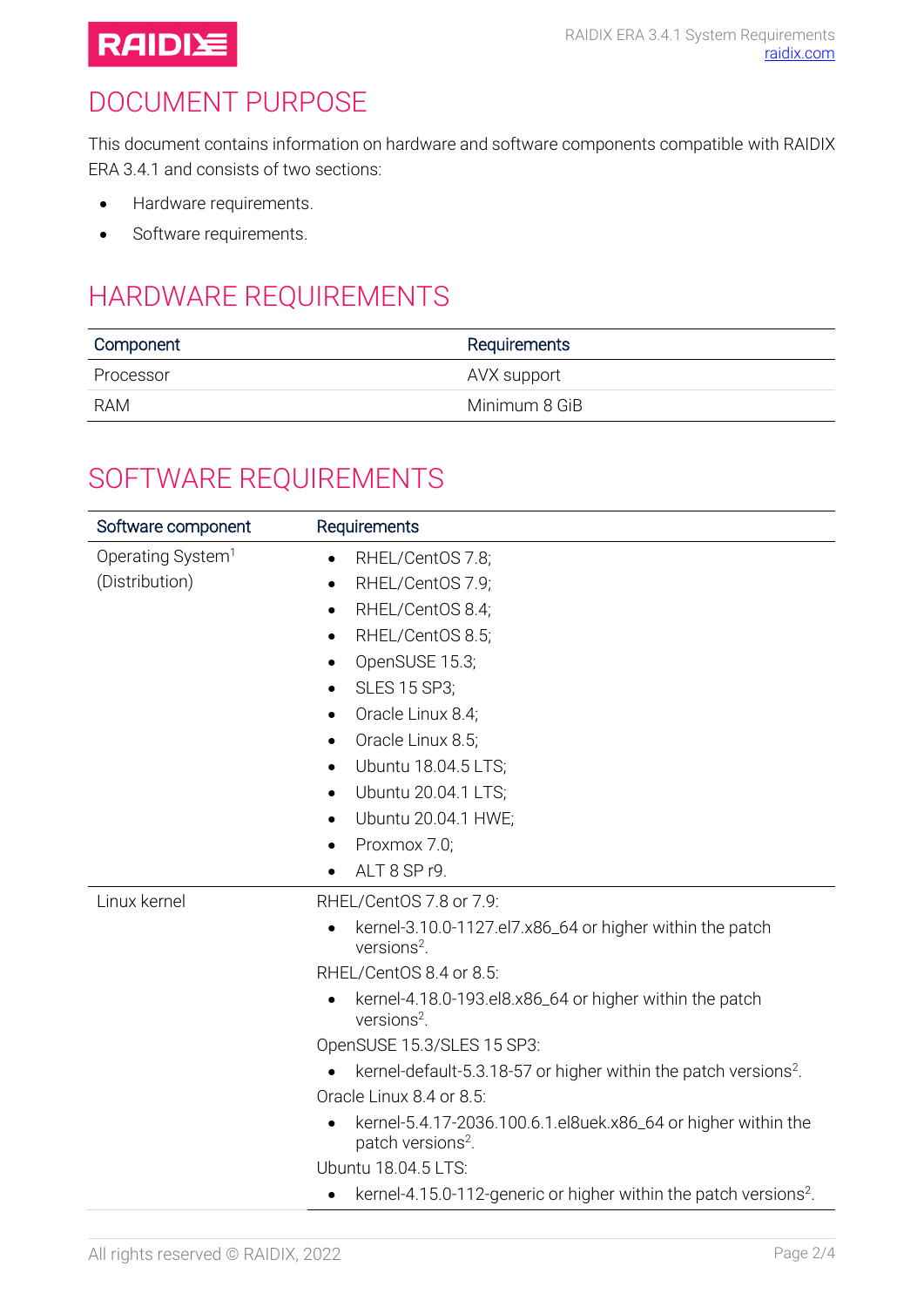

| Software component | Requirements<br>Ubuntu 20.04.1 LTS:                                                     |  |
|--------------------|-----------------------------------------------------------------------------------------|--|
|                    |                                                                                         |  |
|                    | kernel-5.4.0-54-generic or higher within the patch versions <sup>2</sup> .<br>$\bullet$ |  |
|                    | kernel-5.8.0-50-generic or higher within the patch versions <sup>2</sup> .<br>$\bullet$ |  |
|                    | Ubuntu 20.04.1 HWE:                                                                     |  |
|                    | kernel-5.13.0-19-generic or higher within the patch versions <sup>2</sup> .             |  |
|                    | Proxmox 7.0:                                                                            |  |
|                    | kernel-5.11.22-1-pve or higher within the patch versions <sup>2</sup> .                 |  |
|                    | ALT 8 SP r9:                                                                            |  |
|                    | kernel-image-std-def-5.4.113-alt0.c9f.x86_64.<br>$\bullet$                              |  |
| Software packages  | coreutils;<br>٠                                                                         |  |
|                    | dkms;<br>$\bullet$                                                                      |  |
|                    | gcc;<br>٠                                                                               |  |
|                    | make;                                                                                   |  |
|                    | kernel-devel (CentOS, RHEL);<br>$\bullet$                                               |  |
|                    | kernel-default-devel (OpenSUSE, SLES);<br>$\bullet$                                     |  |
|                    | kernel-uek-devel (Oracle Linux);<br>٠                                                   |  |
|                    | linux-headers (Ubuntu, Debian);<br>$\bullet$                                            |  |
|                    | pve-headers (Proxmox);<br>$\bullet$                                                     |  |
|                    | python3 (3.5 и выше);<br>$\bullet$                                                      |  |
|                    | python3-argcomplete;<br>$\bullet$                                                       |  |
|                    | python3-grpcio;<br>$\bullet$                                                            |  |
|                    | python3-grpcio-tools;<br>$\bullet$                                                      |  |
|                    | python3-protobuf;<br>$\bullet$                                                          |  |
|                    | python3-pyudev;<br>$\bullet$                                                            |  |
|                    | python3-terminaltables;<br>$\bullet$                                                    |  |
|                    | nvme-cli;<br>$\bullet$                                                                  |  |
|                    | sg3-utils;                                                                              |  |
|                    | smartmontools;                                                                          |  |
|                    | udev;                                                                                   |  |
|                    | ledmon.                                                                                 |  |